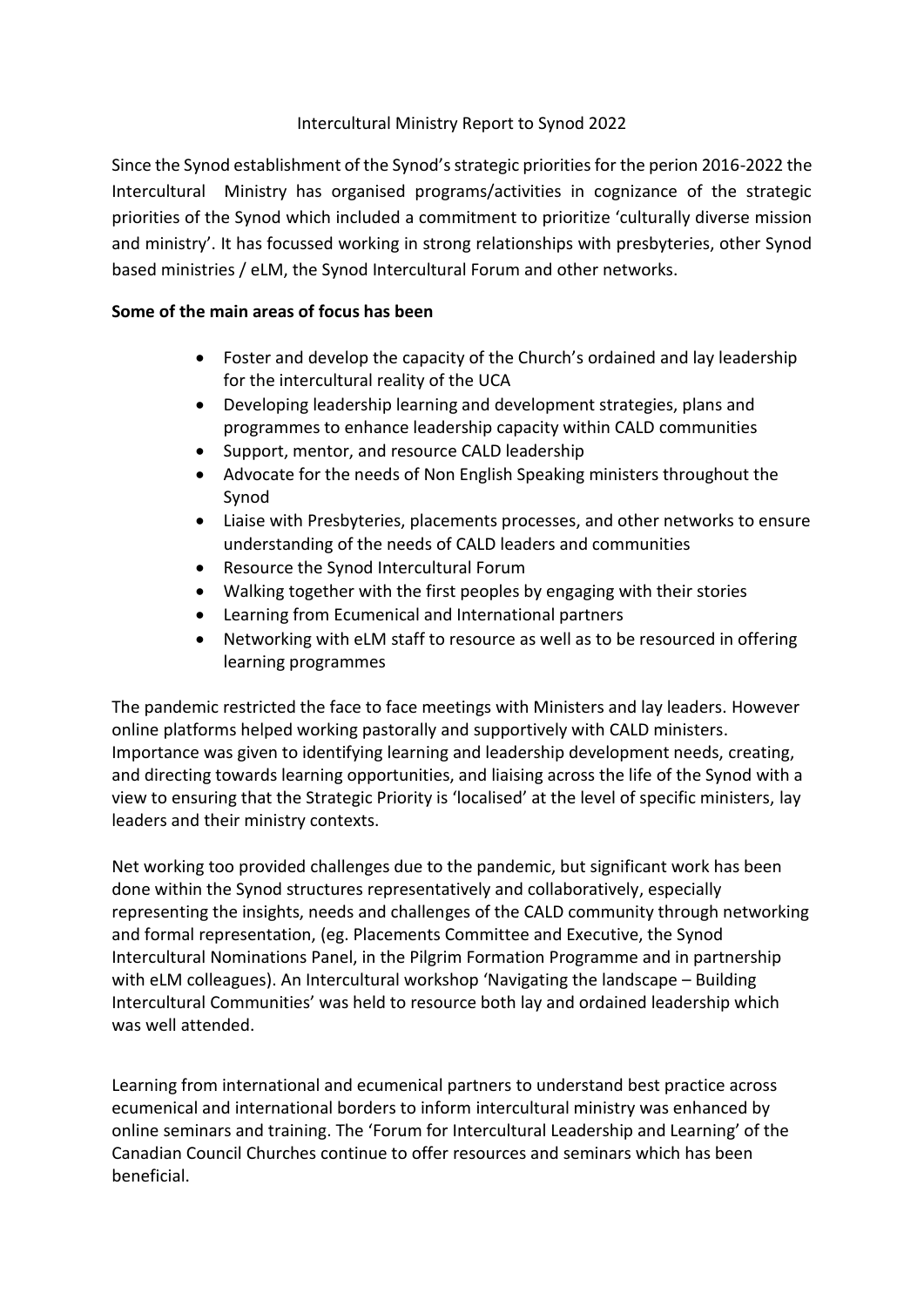The Synod Intercultural Forum Steering Committee has continued to be an active forum to discuss Intercultural Ministry in our Synod and offer feedbacks and engage with diverse Synod bodies. The Intercultural Leadership Development and the Intercultural Communities Development roles have resourced the forum. The Steering committee has met several times to discuss Intercultural issues and has had consultations with the Moderator, Synod business committee, Synod worship convenor, and the Ministry and Mission committee. The Intercultural Seminar and the forum meeting were well attended. The seminar with Rev Dr Garry Deverell was well attended and the Annual meeting of the forum provided those present to engage with Intercultural issues in the Synod. It has been noted that the forum lacks young people's participation whose voices are crucial. More lay men and women representation is also needed to bring lay perspectives into the intercultural ministry.

The Synod Intercultural Nominations panel met twice to recommend names to Synod committees. This panels which was established to enhance the participation of CALD members in the Synod committees will now become part of the newly established Synod Nominations Panel.

Some of the challenges that the Intercultural work has faced has been due to the pandemic. For many leaders navigating the changing dynamics and caring for the communities of faith took prominence over addressing some of the present and future challenges in ministry. Presbyteries also had to continuously resource ministry agents and congregations through those very difficult times. How ever some Presbyteries have been able to engage with intercultural ministry which is encouraging.

Going into the future the following are some of the priorities are to work with Presbyteries for there is much that needs to be done at Presbytery level. Some of the areas that need addressing are

- 1. Mentoring CALD ministers especially those in specific cultural congregations
- 2. Mentoring CALD ministers coming into a presbytery
- 3. Enhancing intercultural competency of (all) Ministry leadership
- 4. Resourcing Ministry leadership in forming vibrant intercultural congregations
- 5. Addressing theological diversity and culturally formed leadership
- 6. Resourcing ongoing formation of CALD leadership (ordained and lay) for ministry in the UCA

Collaboration and networking with and across the Synod staff and streams has been valuable and are ongoing. The Intercultural and Inter generational network has met to inform, offer perspectives and explore opportunities to work collaboratively. More such networking are planned for the year ahead to offer resources to benefit the culturally diverse leadership of the Church.